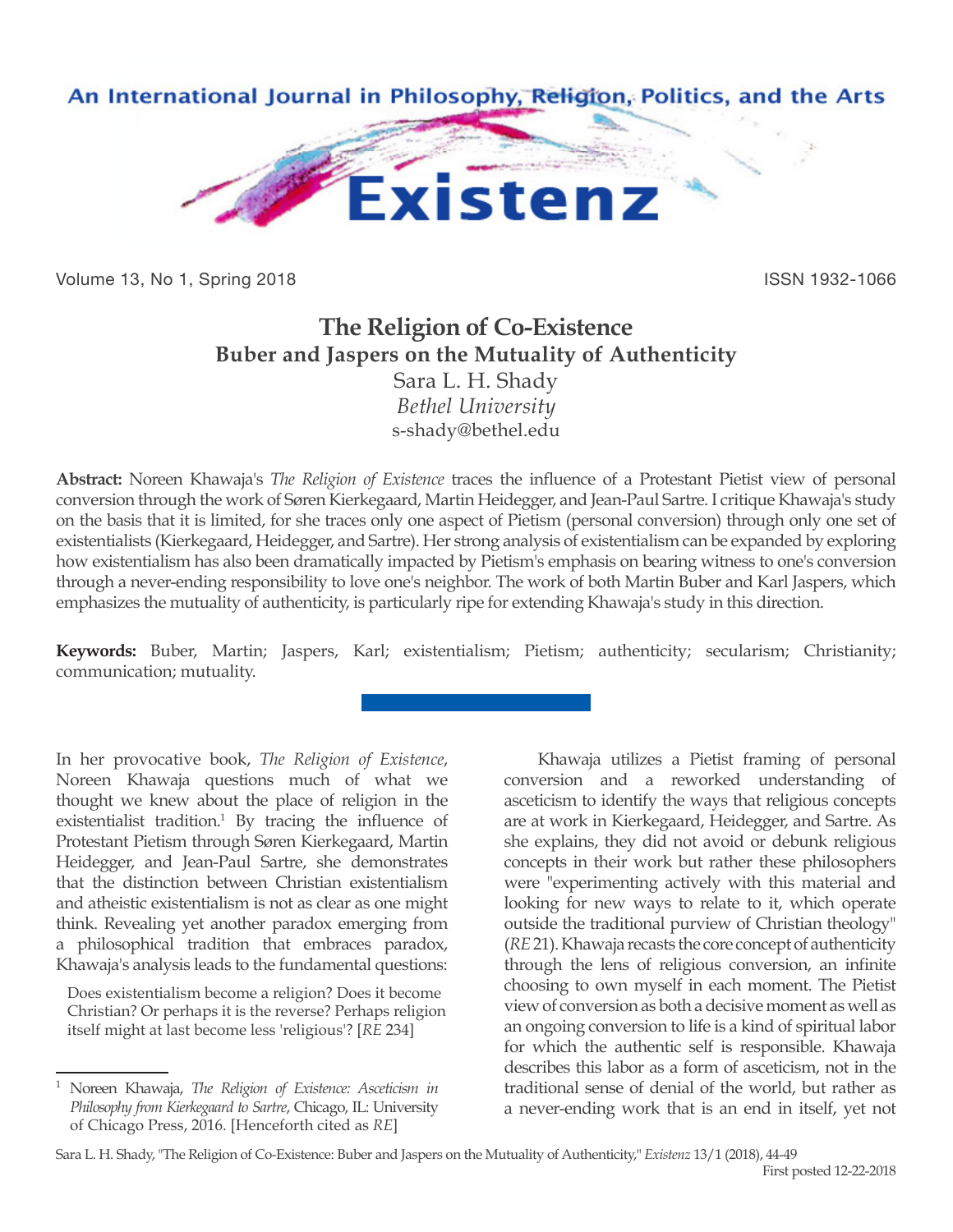something one would designate as good. She locates this asceticism in the ongoing work of existential selfcultivation, which is, becoming more fully who one is without ever being able to achieve a definitive selfhood.

 Khawaja's innovative path through Kierkegaard, Heidegger, and Sartre is well defended by textual analysis, and the theme of authenticity as spiritual labor is ripe for further philosophical exploration. Her study is limited, however, by tracing only one aspect of Pietism (personal conversion) through only one set of existentialists (Kierkegaard, Heidegger, and Sartre). Adding additional narratives to the argument could strengthen her central thesis about the complex relationship between Christianity and secularism. In this essay, I suggest that existentialism has also been dramatically impacted by Pietism's emphasis on bearing witness to one's conversion through a neverending responsibility to love one's neighbor. The existentialist tradition has never focused solely on personal authenticity. It also contains important work on authentic being-with-others. In order to begin to give shape to this possible extension of Khawaja's project, I focus on the work of Martin Buber and Karl Jaspers, for both stress the importance of mutuality in the ongoing labor of authenticity. Rather than challenging Khawaja's depiction of existentialism, I advocate that her important insights about the ongoing conversation between religion and philosophy can be expanded and strengthened by recognizing that the theme of authentic co-existence is also woven throughout the existentialist tradition.

# **Pietism: For God's Glory and Neighbor's Good**

In *Pia Desideria*, Philipp Jakob Spener identifies six pious wishes aimed at a renewal of Christian life and faith. As an extension of Pietism's strong emphasis on conversion as a conscious choice and vibrant spiritual experience, Spener's pious wishes focus on Christian life and practice. He asserts,

It is by no means enough to have knowledge of the Christian faith, for Christianity consists rather of practice. If we can therefore awaken a fervent love among our Christians, first toward one another and then toward all men...and put this love into practice, practically all that we desire will be accomplished.<sup>2</sup>

Khawaja is careful to explain that the Pietist depiction of faith is an ongoing expression of one's ongoing conscious commitment to faith, a "conversion of life" (*RE* 51). She neglects to explore in full, however, the Pietist belief that outward actions were a necessary extension of inward, self-conscious conversion. Authentic conversion, in the words of the early Pietist August Hermann Francke, is never solely about individual self-identity; instead he describes true Christianity as "to the glory of God and his neighbor's good."<sup>3</sup>

The idea that authentic conversion must include an ongoing pursuit of authentic being-with-others is woven throughout Pietist writings. In his sermon on "Duty to the Poor" Francke claims, "One shows oneself as a Christian so far as one is a true person of prayer before God and practices love of neighbor" (*GG* 158). He believes this is the necessary result of authentic conversion, not merely an ethical duty in the Kantian sense. Love of neighbor is not something one does because it is the right thing to do; rather it is an outpouring of genuine conversion. As Franke maintains:

If your conversion would be a serious matter to you... God the Lord will also give you a sincere love for the poor, and...he will cause love to grow in you that you may become ever more perfect therein. [*GG* 183]

So, the never-ending choice of taking responsibility for my identity involves both a conversion of inward identity and a conversion of outward practices. Describing this model of conversion in the work of Pietist Johanna Elenora Petersen, Michelle Clifton-Soderstrom writes:

Faith, however, must be known by its fruits. Faith is not simply the input of truth and knowledge. As the Pietists proclaimed, faith acts in love. How did Petersen exemplify "faith acting in love"?...She never lived as though her faith was private.<sup>4</sup>

In the words of Spener, "Our whole Christian religion consists of the inner man or the new man, whose soul is faith and whose expressions are the fruits of life" (*PD* 96).

<sup>2</sup> Philpp Jakob Spener, *Pia Desideria*, transl. Theogore G. Tappert, Philadelphia, PA: Fortress Press 1964, pp. 95-6. [Henceforth cited as *PD*]

<sup>3</sup> Gary Sattler, *God's Glory, Neighbor's Good: A Brief Introduction to the Life and Writings of August Hermann Francke*, Chicago, IL: Covenant Press 1982, p. 253. [Henceforth cited as *GG*]

<sup>4</sup> Michelle Clifton-Soderstrom, *Angels, Worms, and Bogeys: The Christian Ethic of Pietism*, Eugene, OR: Cascade Books 2010, p. 68.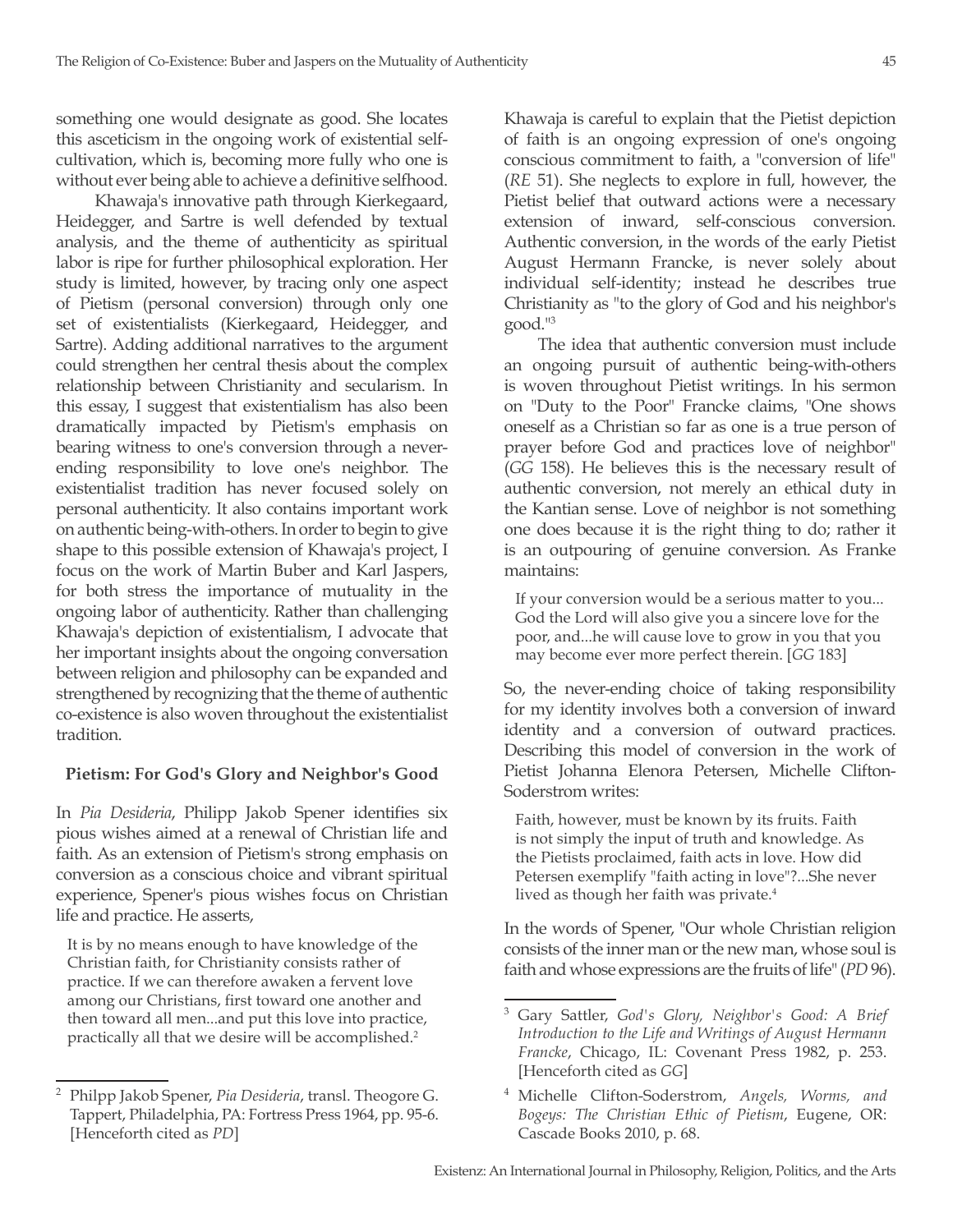There is a danger of reading this aspect of Pietism through the lens of the ethical, placing the moral imperatives upheld by Spener, Francke, and Petersen in the same category as Judge Wilhelm's duties instead of the asceticism of the Abrahamic Knight of Faith. For Kierkegaard, the relevant difference between these two approaches is that the former is ethical by submitting himself to an ethical system while the latter transcends the ethical and, by faith alone, stands singularly before God. A careful reading of the Pietists, however, reveals that love of neighbor is a never-ending spiritual labor of re-orienting one's responsibility for oneself and for others as well. As Sattler explains in his famous biography on Francke:

Assuming that faith becomes evident in the outworkings of the indwelling Spirit and the commitment of the believer, what next? The question is asked, "What Shall I do?"...The believer is never called upon to reject the world per se, nor to escape it, but only to renounce those elements of life which are contrary to God's glory and neighbor's good. [*GG* 106]

There are echoes of the idea that authentic conversion confirms responsibility to both self and other in Kierkegaard's *Works of Love*. In the prayer that opens the volume, Kierkegaard, writing as himself, expresses

in heaven no work can be pleasing unless it is a work of love: sincere in self renunciation, a need in love itself, and for that very reason without any claim of meritoriousness!<sup>5</sup>

The "I shall" of love of neighbor presents an everpresent duty one is incapable of fulfilling; a duty that one simultaneously chooses and fails to uphold. This ascetic ideal in Kierkegaard, with deep roots in Pietism, would seem to me to be a fruitful extension of Khawaja's argument. Perhaps the fact that it is not part of her analysis is justified by the potential difficulty of tracing this particular ideal through Heidegger and Sartre. In the subsequent sections, however, I hope to demonstrate that the Pietist impulse of conversion as authentic being-with-others is indeed present in existentialism, when we follow a path through Buber and Jaspers.

## **Buber: Conversion Through Mutuality**

Most simplified narratives of existentialism acknowledge Buber for his fundamental contribution of the I-It/I-Thou distinction, but leave him on the margins of the tradition. Although Khawaja mentions Buber's presence in the family tree, she does not explore the ways in which the work of this Jewish philosopher may itself be contributing to existentialism's ongoing conversation with Protestant Pietism. In his early writings, Buber did attempt to distinguish the pietism of Hasidism from German Pietism on the basis that the latter emphasizes an inward emotionalism that manifests in a form of mysticism he detested. However, as Khawaja argues herself, the mystical and quietist reading of Pietism is inaccurate. In fact, Buber's philosophy may have more in common with the Pietist anthem of "God's Glory and Neighbor's Good" than Kierkegaard, Heidegger, or Sartre.

Khawaja's categories of conversion and asceticism fit well with Buber's view of authenticity. One is an authentic self when, in Buber's view, one chooses the mode of being I-Thou. By allowing oneself to be simultaneously responsible for and called into question by the other as Thou, one becomes a whole self. The I of I-Thou is not limited by the rational categories of time and space, by what can be thought, but is instead fully present. But, I-Thou is never an achievable, permanent state. As Buber describes, "the It is the eternal chrysalis, the Thou the eternal butterfly—except that situations do not always follow one another in clear succession, but often there is a happening profoundly twofold, confusedly entangled."6 Khawaja's statement, "the temporal expression of sin is to lack a present tense" (*RE* 223), is mirrored in Buber's famous statement with regard to authenticity "without It man cannot live, but he who lives with It alone is not a man" (*IT* 34).

We can see how Buber's work extends Khawaja's thesis in a new direction, when we contrast Buber's emphasis on the mutuality of authenticity with the more singular focus of personal conversion in Kierkegaard, Heidegger, and Sartre. Although Kierkegaard, Heidegger, and Sartre each refer to the self in relation to others, albeit in different ways and to varying degrees, conversion is for each one of them an individualizing labor. Yet, for Buber, authenticity is only possible in the

<sup>5</sup> Søren Kierkegaard, *Works of Love: Some Christian Reflections in the Form of Discourses*, transl. Howard and Edna Hong, New York, NY: Harper Brothers 1962, p. 19.

<sup>6</sup> Martin Buber, *I and Thou*, transl. Ronald Gregor Smith, New York, NY: Charles Scribner's Sons 1958, pp. 17-8. [Henceforth cited as *IT*]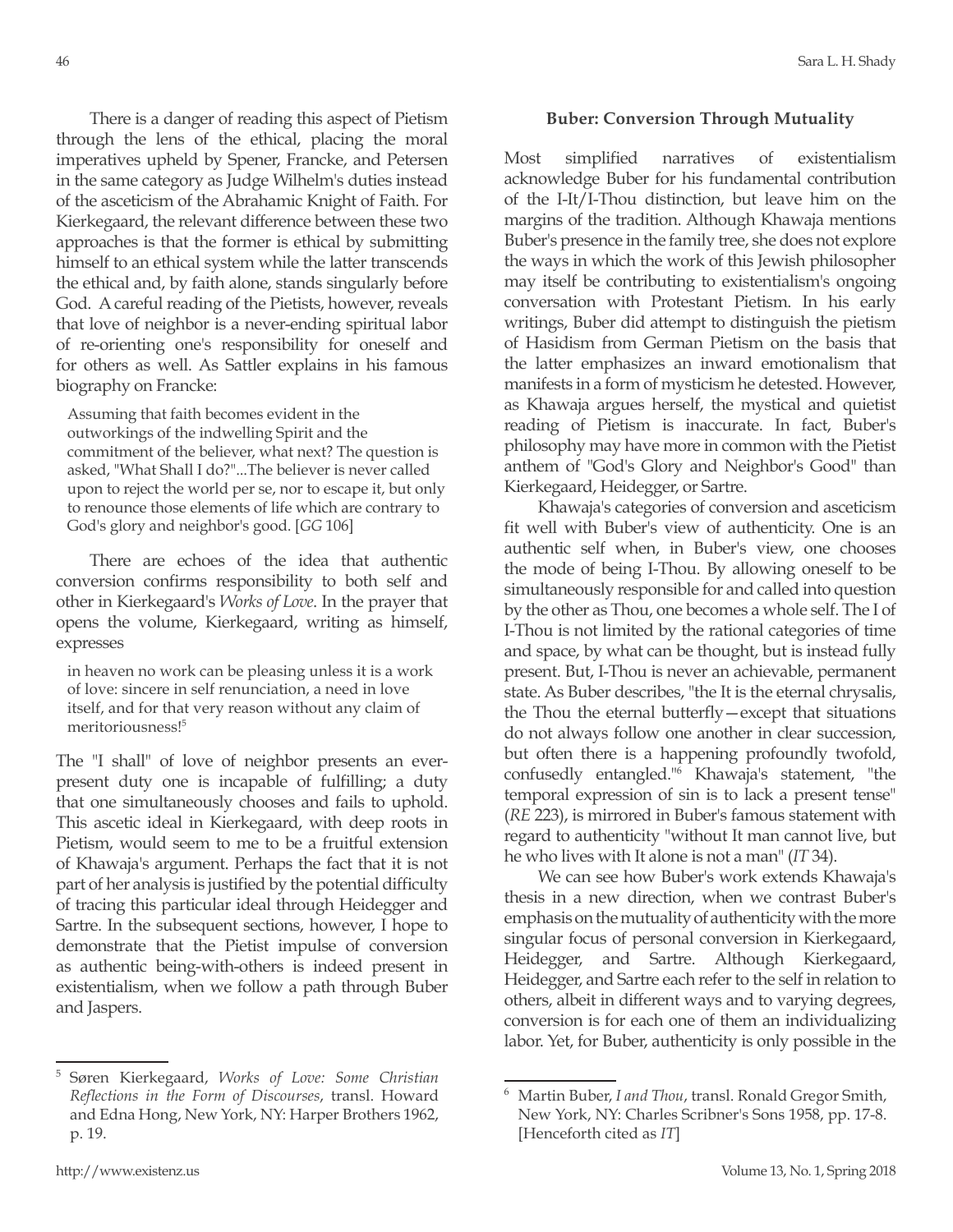context of mutual relation with the other as Thou, no matter whether the other is a fellow human, part of the natural world, or the Eternal Thou. Conversion is a twosided process involving my turning toward the other with openness to receive her as Thou, as well as the other meeting me "through grace."7 As Buber explains, "the Thou meets me. But I step into direct relation with it. Hence the relation means being chosen and choosing, suffering and action in one" (*IT* 11). As a momentary meeting through which one's identity is both chosen and confirmed, although never with finality, the I-Thou encounter meets Khawaja's conditions of asceticism.

For Buber, however, the authenticity of I-Thou is never merely personal. The impact of an I-Thou encounter is that "something happens to man...man receives, and what he receives is not a 'content' but a presence, as presence as strength" (*IT* 158). The spiritual labor of authenticity does not end once I have returned back to the world of I-It. Rather, the labor of authenticity continues through living out my responsibility to "bear witness" to the possibility of I-Thou in the world. As Buber describes it: "The encounter with God does not come to man in order that he may henceforth attend to God but in order that he may prove its meaning in action in the world" (*IT* 164).

Buber's vision of what this bearing witness should look like is quite similar to the Pietist claim that personal conversion manifests as an endless responsibility for love of neighbor. According to Buber, the authentic self seeks to build an authentic community with others. Consistent with the existentialist tradition, Buber challenges us to avoid losing ourselves in inauthentic social relationships, rather to leave "the They" behind to pursue meaningful relationships in the form of "We." This community of authentic selves living authentically together happens when each individual acknowledges a genuine responsibility to respond to the other in love. Buber writes: "True community [arises] through, first, their taking their stand in mutual relation with a living Center, and, second, their being in living mutual relation with each other" (*IT* 45).

We also hear the echoes of Pietism in his statement that "Meeting with God does not come to man in order that he may concern himself with God, but in order that he may confirm that there is meaning in the world" (*IT* 115). This idea is repeated in Buber's critique of Kierkegaard's view of the authentic relationship between the individual and God in his essay "The Question to the Single One." Buber challenges Kierkegaard's renunciation of Regina Olsen as "misunderstand[ing] God."8 He goes on to explain:

Creation is not a hurdle on the road to God, it is the road itself. We are created along with one another and directed to a life with one another. Creatures are placed in my way so that I, their fellow-creature, by means of them and with them find the way to God. [*MM* 52]

Throughout Buber's work, bearing witness to I-Thou has political implications, as well as religious ones. Buber's own witness to authentic encounter manifested itself in a commitment to religious socialism, education, and countless attempts to promote peace through dialogue between opposing factions in both the Middle East and post-WWII Germany. Although Khawaja suggests the occurrence of some links between existential asceticism and the political work of both Sartre and Camus, tracing the impulse to connect inward conversion and outward responsibility through the Pietists and Buber provides additional substance for those claims.

### **Jaspers: Conversion Through Loving Struggle**

Khawaja accurately notes that Karl Jaspers consistently avoided identification with any particular religious tradition (*RE* 3). Following her claim that Sartre's attempt to make sharp distinctions between existentialists on the basis of religious orientation is misguided, and that ascetic ideals emerging from Pietism are part of the existentialist narrative, it seems plausible to trace these themes through Jaspers as well. I suggest that doing so will deepen my claim that existentialism not only inherits and reshapes the Pietist emphasis on conversion, but also acknowledges that conversion is essentially tied to love of neighbor.

Central to Jaspers' philosophy is the idea that the labor of authenticity is worked out through communication in the form of loving struggle—"not for power but for openness." Already it is apparent that he not only sees authenticity as taking responsibility for oneself, but also as taking responsibility for the pursuit

<sup>7</sup> Elsewhere, Buber remarks, "Turning is the recognition of the Center and the act of turning again to it" (*IT* 100), and "The event that from the side of the world is called turning is called from God's side redemption" (*IT* 126).

<sup>8</sup> Martin Buber, *Between Man and Man*, transl. Ronald Gregor Smith, Boston, MA: Beacon Press 1961, p. 52. [Henceforth cited as *MM*]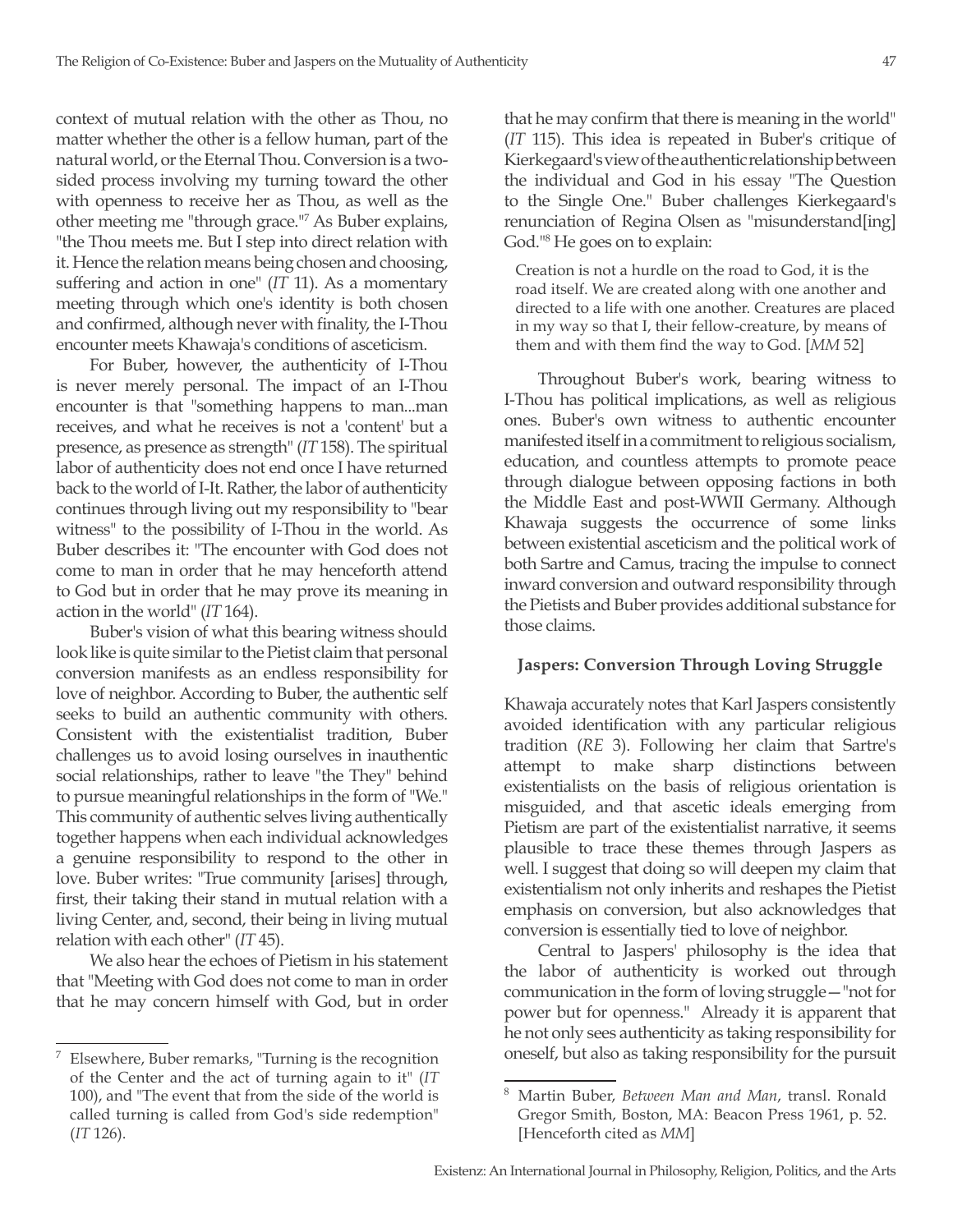of authentic being-with-others. Jaspers maintains,

I achieve [the authenticity of Being] in the order of a world of men in which even those who cannot understand each other yet respect each other. In this world the task remains: to come closer and closer to each other in an ever-widening perimeter of communication.<sup>9</sup>

The paradox of Jaspers' core belief in the perennial nature of truth and a never-ending commitment to the never fully attainable goal of human unity is consistent with an ascetic view of authenticity. Recognizing that the pursuit of authenticity necessarily takes the form of a continual loving struggle allows us to trace the religious in his philosophy.

For Jaspers, one becomes authentically oneself through participation in the process of existential communication. As Jaspers explains:

I cannot be myself unless the other wants to be himself; I cannot be free unless he is free; I cannot be sure of myself unless I am sure of him. In communication I feel responsible not only for myself but for the other, as if he were I and I were he; I do not feel it set in until he meets me half-way. For I do not reach the point of communication by my own action alone. [*P2* 52-3]

So, the truth of my self-being is revealed in the ongoing process of myself and the other responsibly calling each other into question.

Existential communication leads to authenticity, because it heightens self-awareness. When one risks revealing herself as distinct from one other, she takes ownership of who she is both to herself and to the other. She cannot allow the other to serve as a substitute for her, because open communication involves each individual's "fight for Existenz, both for his own and for the others" (*P2* 60). The individuals engaged in existential communication must mutually recognize and respect each other, involving each other in an open-ended pursuit for and creation of truth. As historic individuals, they bring particular traditions and beliefs to the conversation and use these to challenge each other. Although each one believes in the truth of one's own tradition, both must reject any claim to an exclusive possession of the truth. By openly engaging the other's truth alongside one's own, one is able to authentically reach beyond objective truth to the truth of one's own being. In the context of Jaspers' philosophy, the conversion of self-choice described by Khawaja, takes place in authentic relationship with another person.

Existential communication is described by Jaspers as "loving struggle." As a boundary situation, struggle makes me aware of the limits of my own beliefs as well as of the limits of objectivity itself. Struggle also propels me beyond these limits to the source of my freedom. In Jaspers' words "The struggle is necessary because even where I seem to be myself I am not truly, really present, unless I am doubted" (*P2* 212). In other words, I need the other to call me into question, so that I do not become reified in my existence. This conversion to authenticity becomes mutual as I too call the other into question, so that also she does not become reified in her existence, or in my perception of her existence.

Loving struggle is an ascetic labor on grounds of Jaspers' insistence that it remain open- ended. In love, both partners must reject any imposition of final truth upon the other. And, in their struggle for truth, both partners must resist the temptation to cease communicating. Authentic community as loving struggle is, therefore, a perennial task of approaching the other with openness, but also of remaining authentically rooted in one's self-being.

Similar to Buber, Jaspers also extends the path to authentic being-with-others beyond two individuals to social and political. Jaspers' promotes a world community "in which even those who cannot understand each other yet respect each other" (*P2* 58). A homogenous community, where everyone agrees upon the same fundamental truth, would not be authentic, the self would be lost. As Jaspers explains, "Either I keep risking loneliness over and over, to win my self-being in communication, or I have definitely voided my own self in another being" (*P2* 58). So, what Jaspers envisions and solicits is a community where everyone agrees to actively participate in the perennial loving struggle of challenging and respecting diverse truths.

Although Jaspers avoids embracing any particular instantiation of religion, we can still read his work as being in constant conversation with the religious landscape of twentieth century Western Europe. In particular we see a strong commitment to the dual emphasis on personal conversion through a continual pursuit of the truth of my own being, and a commitment to the idea that I am only fully pursuing that truth when I take responsibility for others.

<sup>9</sup> Karl Jaspers, *Philosophy, Vol. 2*, transl. E. B. Ashton, Chicago, IL: Henry Regnery Company 1963, p. 58. [Henceforth cited as *P2*]